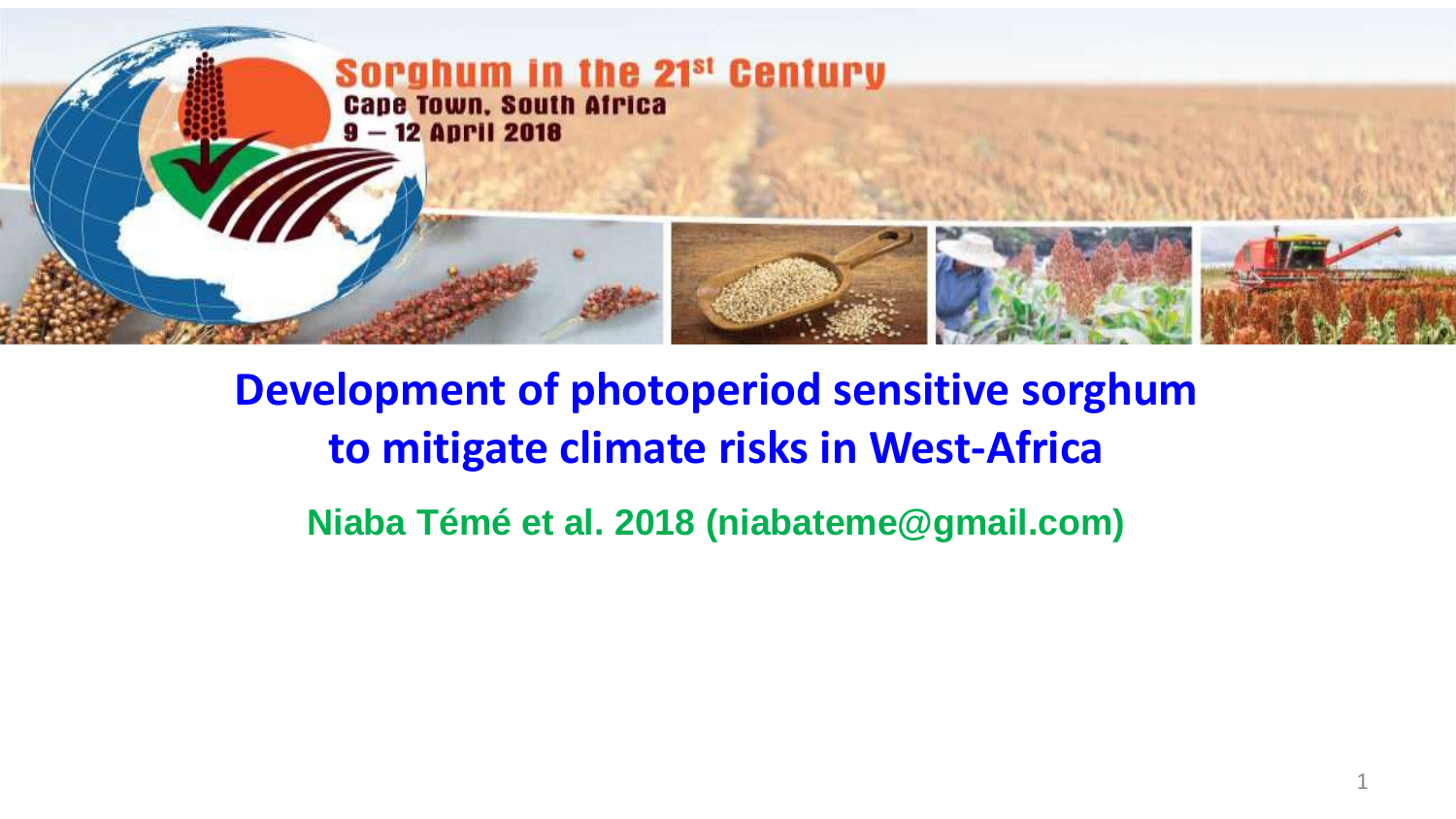## **Introduction**

In West Africa, selection for early maturity has proven to be an inadequate goal as the problem is not the short growing season but its variability in both time and space.

Nowadays, the main objective of breeding programs has become the development of lines that flower at the most appropriate time in a given environment.

A multidisciplinary work, combining crop modeling and genetic analysis, using marker assisted breeding program intends to conciliate high yielding photoperiod sensitive varieties prone to sustainable intensification and climate smart agriculture approaches.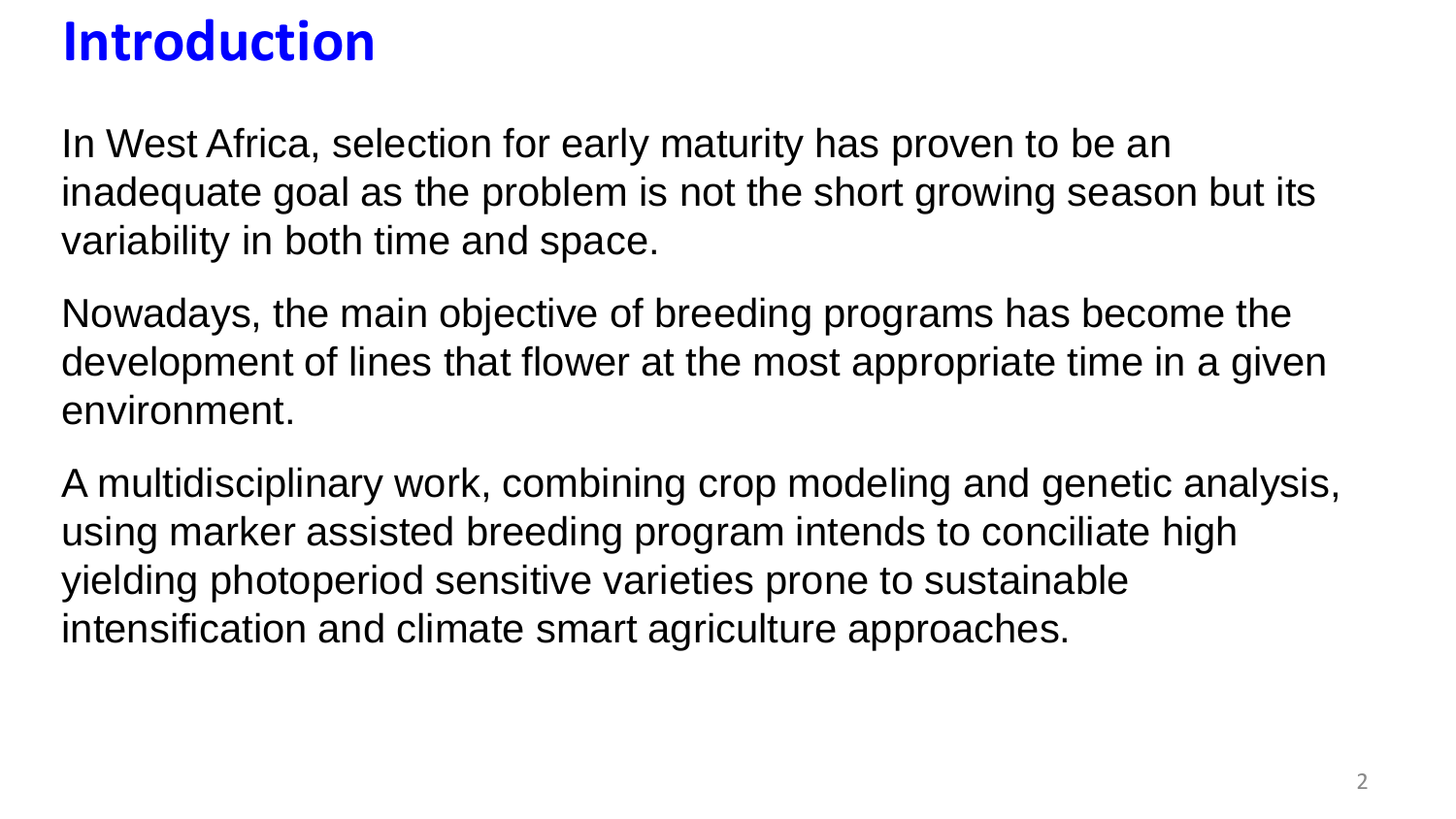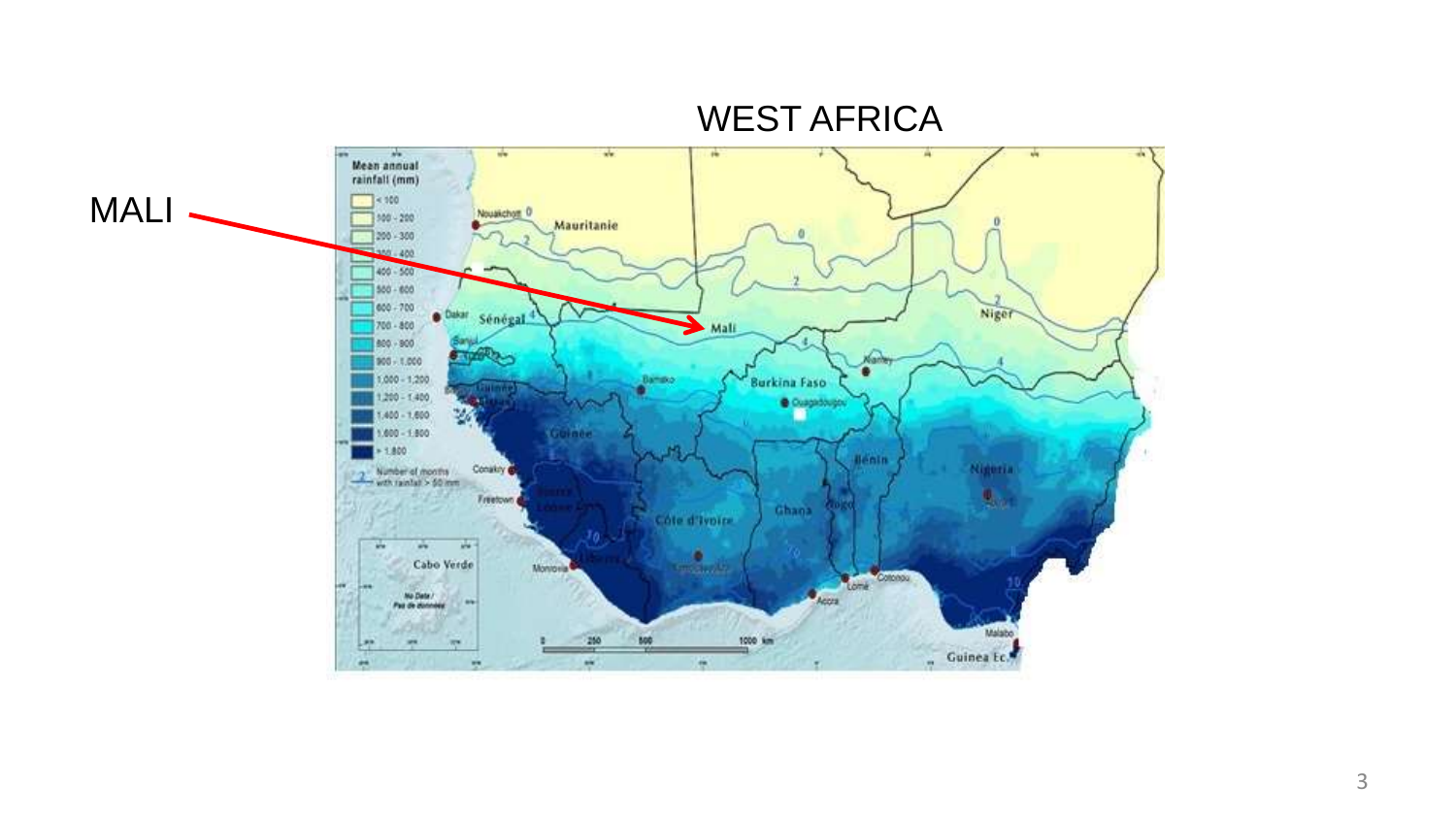#### **Sorghum production trend in Mali 2006-2017 (CPS-MA, 2017)**

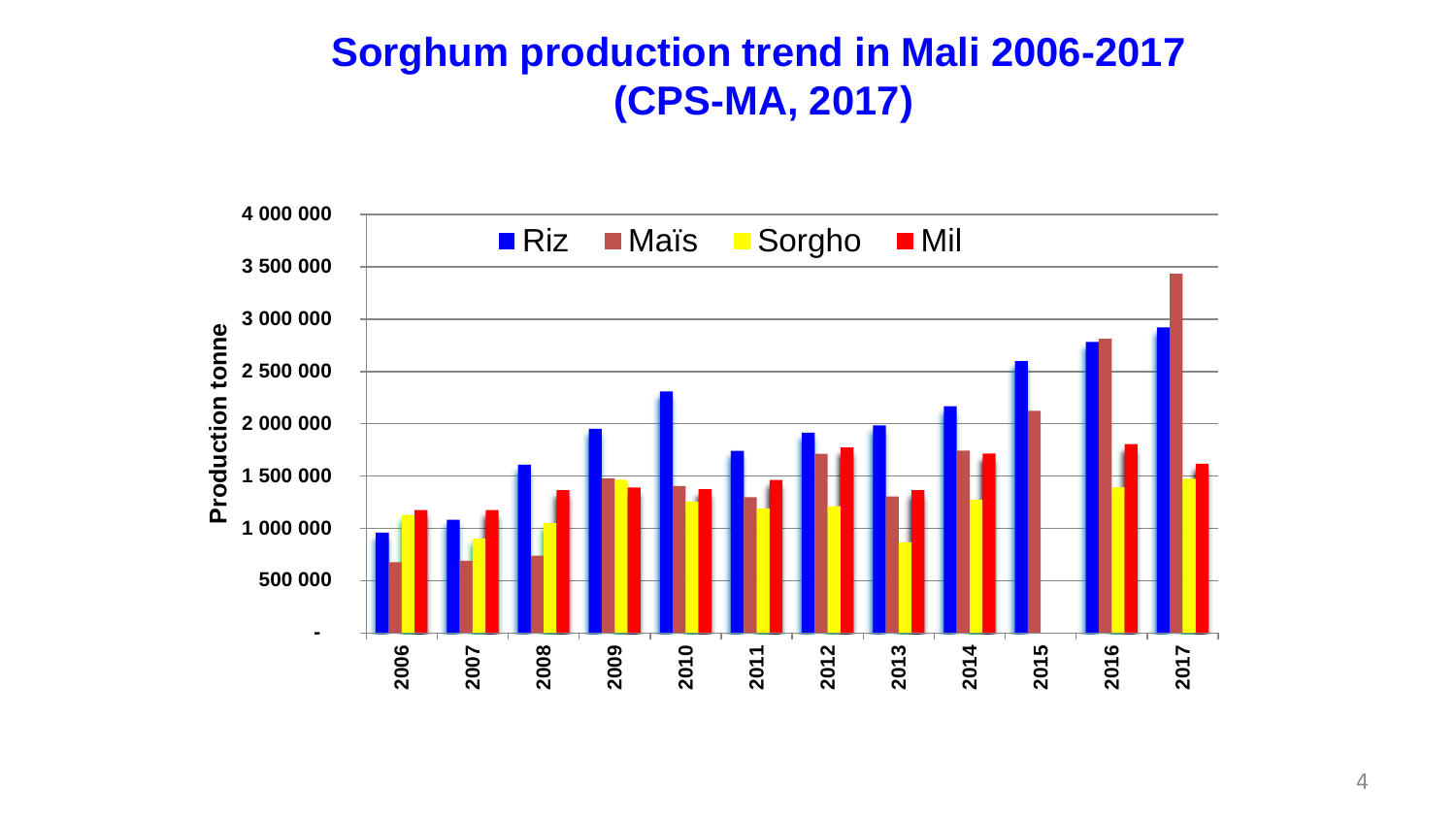#### **Climatic spatial variability**

- **→ West Africa semi-arid environment** has always been very volatile in rainy season onsets and ends.
- **→ Rainfall duration follows south** (more) to north (less) gradients.



*Duration (days) of the rainy season.*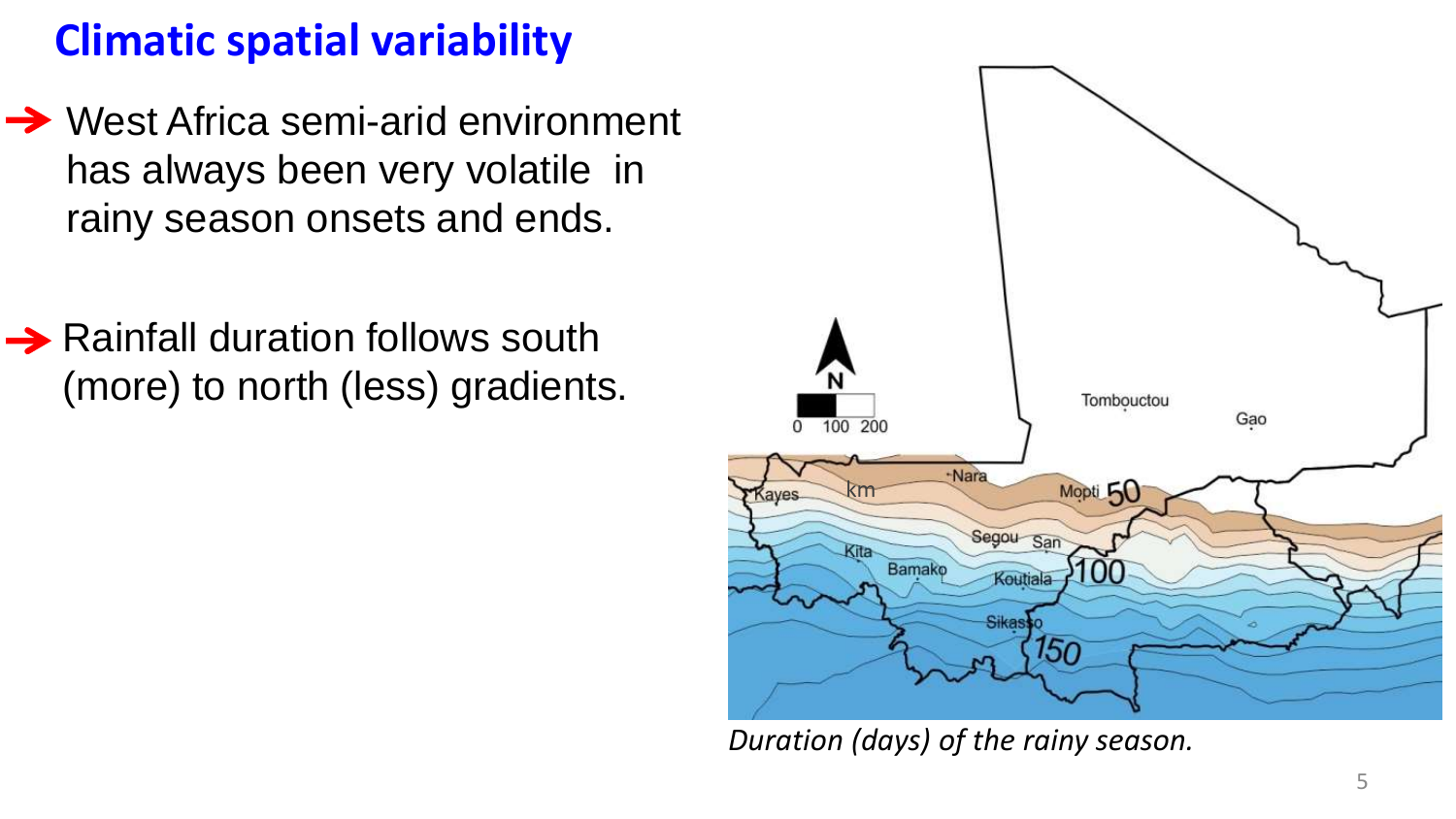#### **Climatic temporal variability**

### causes **Phenological variability**



There is a also strong inter-annual relationship between beginnings and lengths of the rainy seasons.

An *early rainy season* onset will have a longer vegetative duration and therefore a higher yield potential (Sivakumar, 1988).



As a result, majority of farmers sow early photoperiod-sensitive landraces that bloom within 20 days before end of rainy season regardless of the sowing date (Kouressy et al., 2008). An *early sowing* will result in a longer

duration of vegetative phase.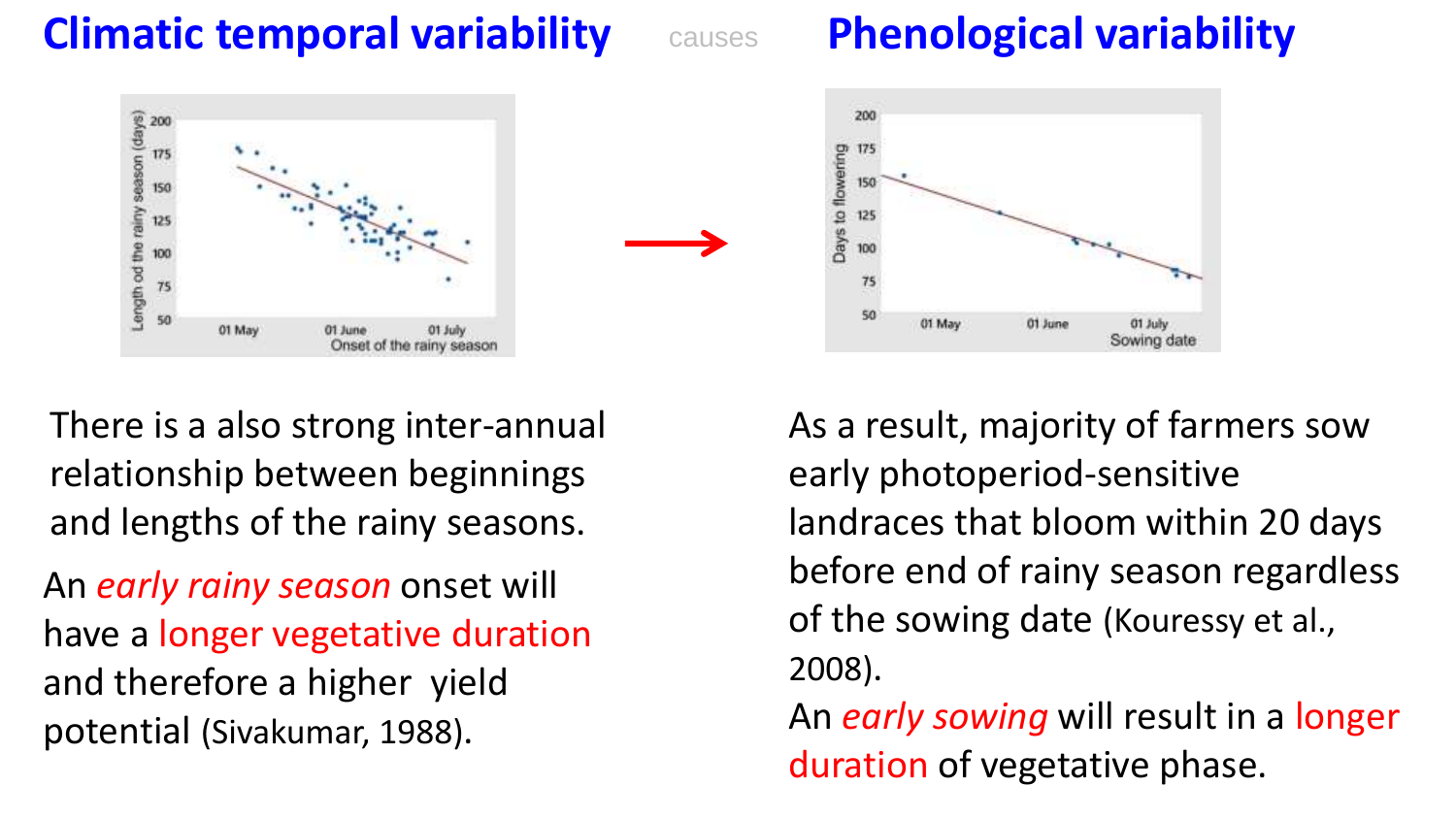#### **Photoperiodism is a key trait to mitigate climate change**

- $\rightarrow$  In the wake of green revolution, option was to eliminate photoperiodsensitivity to develop day neutral and early maturing varieties.
- $\rightarrow$  This has been a poor choice as, in most part of WA, maturity before end of rainy season is often a disaster (insect, birds and mold complex) and maturity beyond rainy season faces terminal drought risks.



Effect of sowing date on sorghum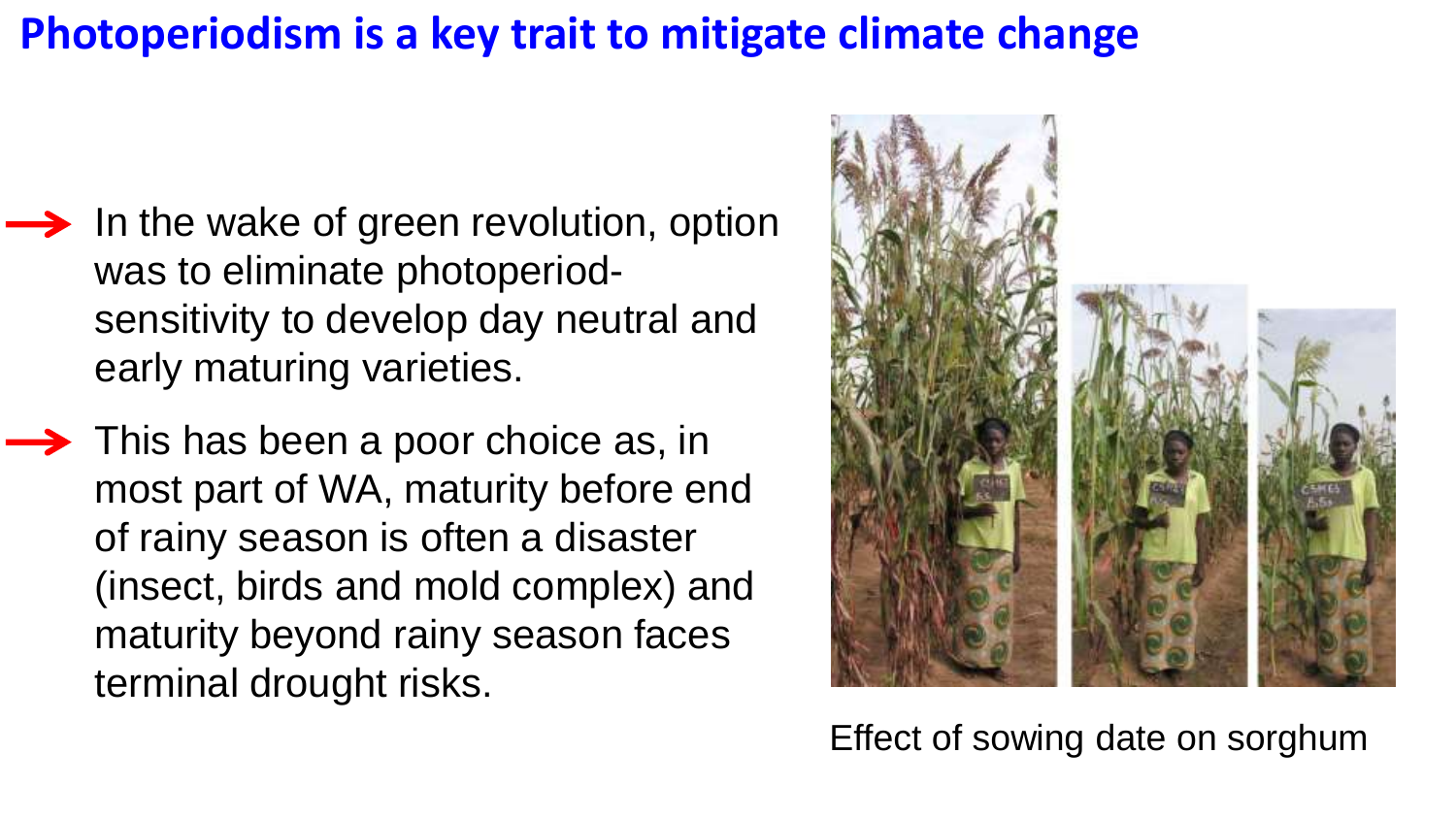- Farmers now claim high yielding photoperiod sensitive variety better than their landraces.
- Marker assisted recurrent selection projects has provided some answers to the farmer needs in maturity and grain yield.

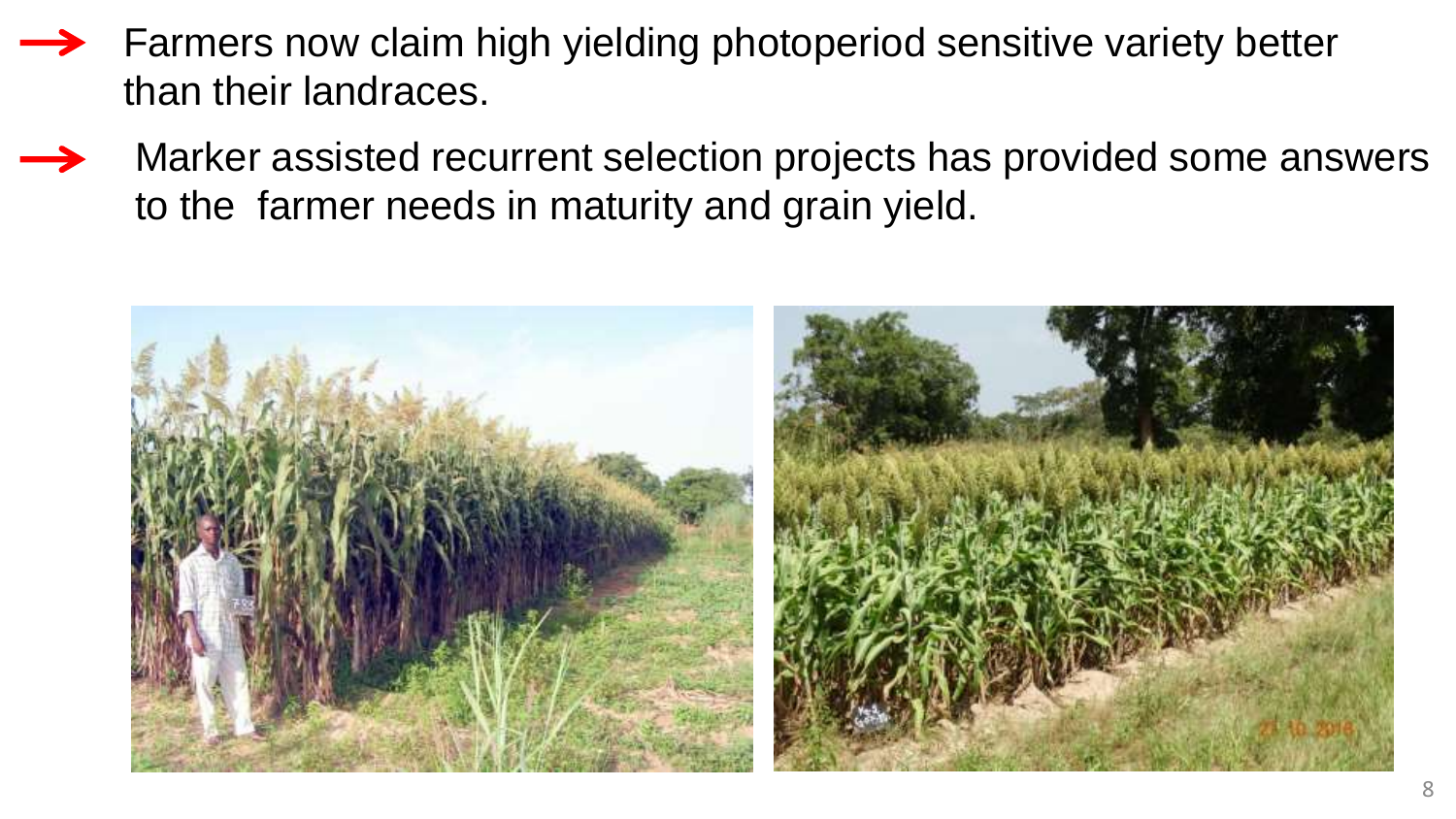#### **Current results are based on MARS and BCNAM projects**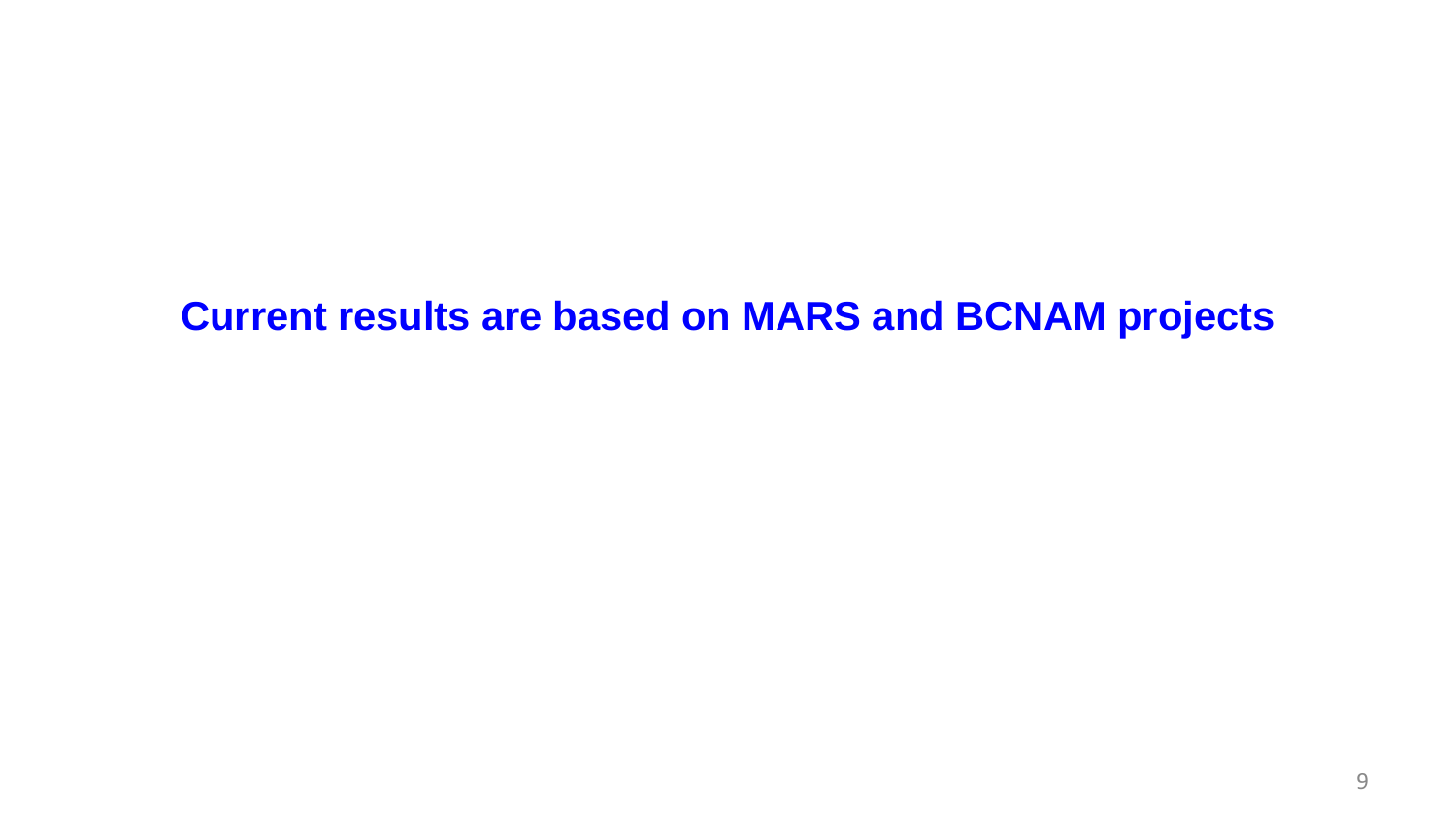#### **MARS project results**

#### **Improving sorghum productivity in semi-arid environments of Mali through integrated Marker Assisted Recurrent Selection-MARS**

**Keninkeni**







Compared with the best parent (Tiandougou), lines derived from marker-assisted selection resulted in an average gain of 650 kg/ha (37%).

10 Under productive environments, yield of best MARS lines reaches 4000 kg/ha on station and on best on farm test.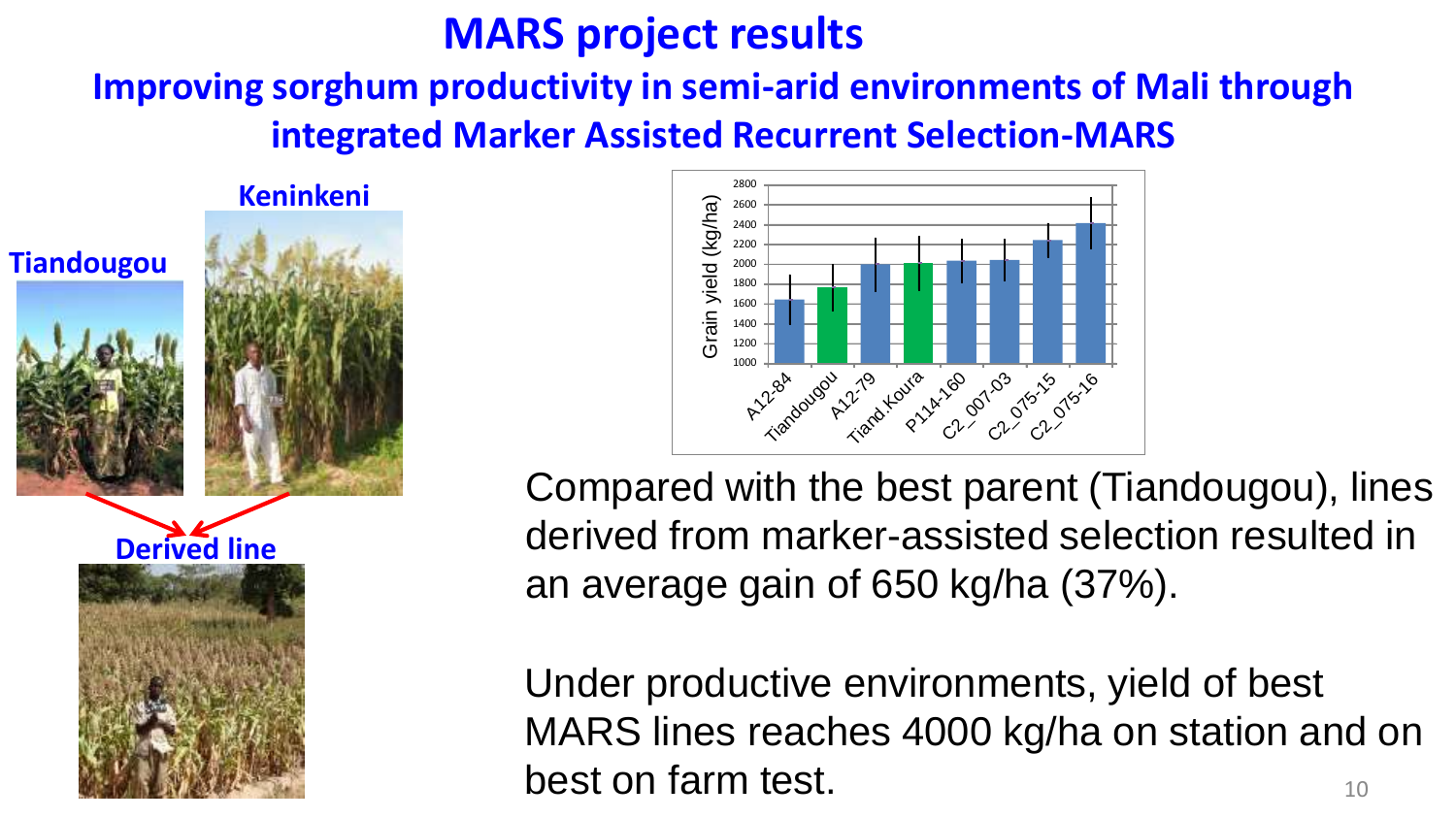#### **BCNAM project results**

**Development of sorghum with enhanced yield and grain quality for Sudanian zone of West Africa by a Back Cross-Nested Association Mapping approach-BCNAM**



BCNAM populations were developed from 3 recurrent elite parents and 29 donor parents, resulting in 47 populations and 4717 BC1F4 families of which 3600 are genotyped.

Genetic analysis, combining association mapping and linkage analysis, detected many QTLs of interest:

- Grain quality
- Grain yield
- Photoperiod sensitivity/maturity
- Resistance to foliar diseases
- Biomass productivity and stem quality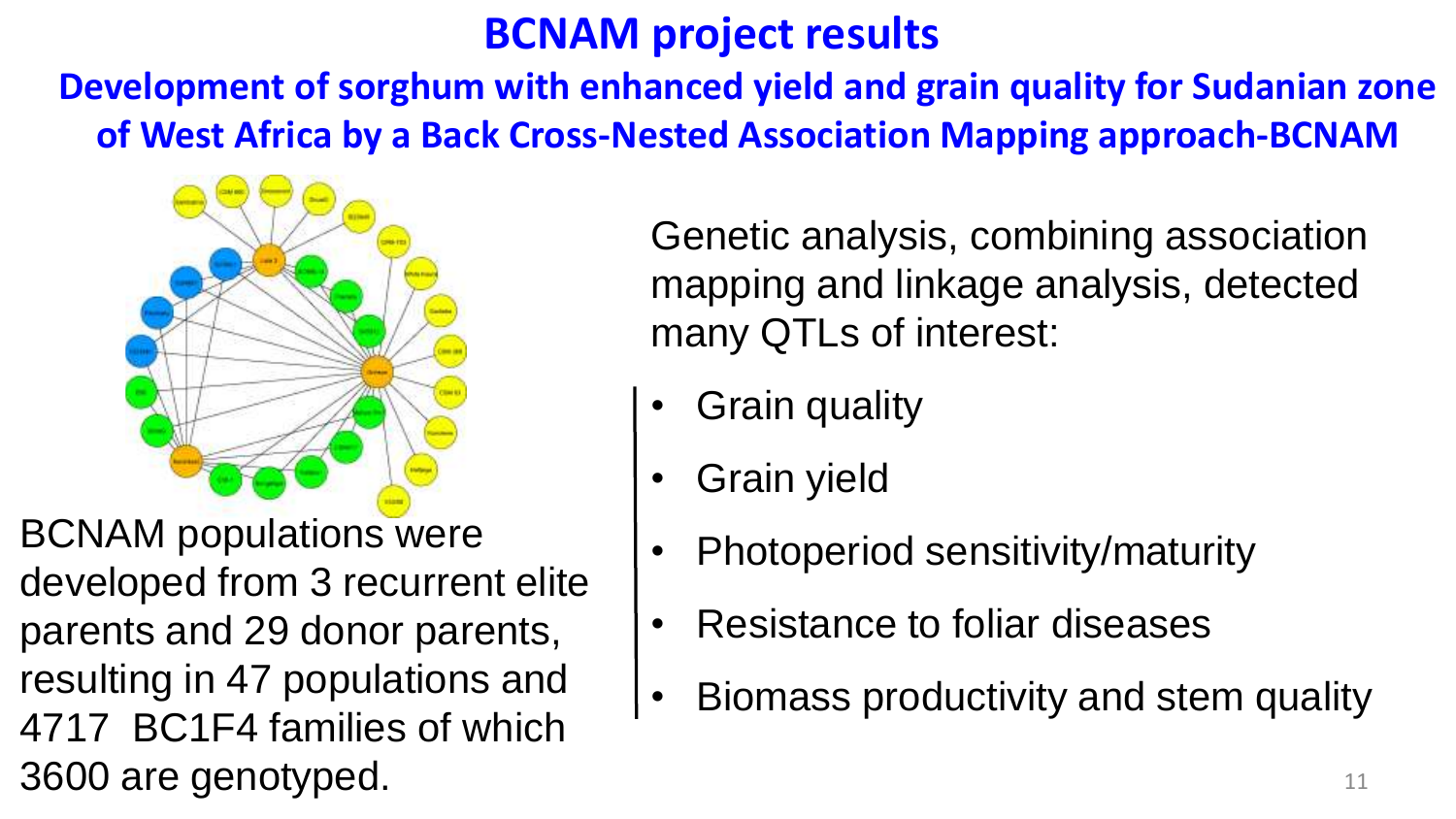#### **Genetic Control of Flowering**

Several QTLs controlling flowering time were detected in MARS and BCNAM populations. Six major genomic zones were identified. Maturity genes fine tune photoperiod-sensitivity.

**Time to flowering Association mapping – BCNAM all populations**



#### GWAS Linkage analysis

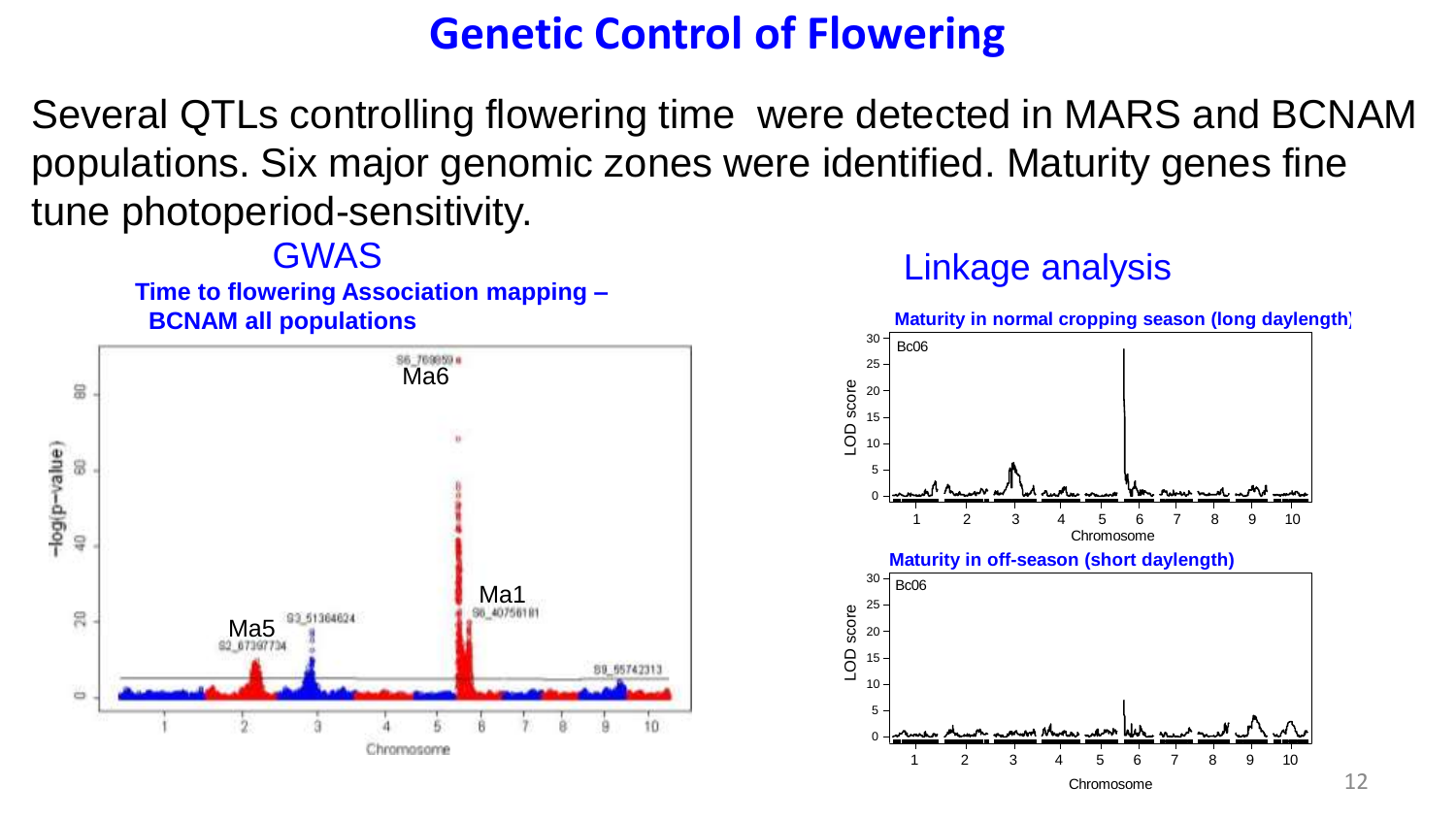#### **Crop modeling**

2500 Crop modeling, based on sorghum CERES model, provided an explanation of maturity QTLs effects.

Some QTLs modify photoperiodsensitivity threshold (P2O), sensitivity to photoperiod variations (P2R) or the Basic Vegetative Phase (BVP). 0 1000 1500 2000 12.4 12.6 12.8 13 13.2 13.4 13. **Thermal time to panicle initiation Photoperiod at panicle initiation** P2O BVP P2R 0 -2 4 6 LOD score<br>0<br>0<br>1 -10 Chromosome 1 2 3 4 5 6 7 8 9 10 BVP - Basic Vegetative Phase Bc10 0 + 10 20 30 40 LOD score 50 60 Chromosome 1 2 3 4 5 6 7 8 9 10 P2O - Photoperiod threshold P118 0 -l 5 - $10 -$ 15 Chromosome 1 2 3 4 5 6 7 8 9 10 P2R - Photoperiod sensitivity LOD score Bc06

Model parameters are controlled by specific genomic regions.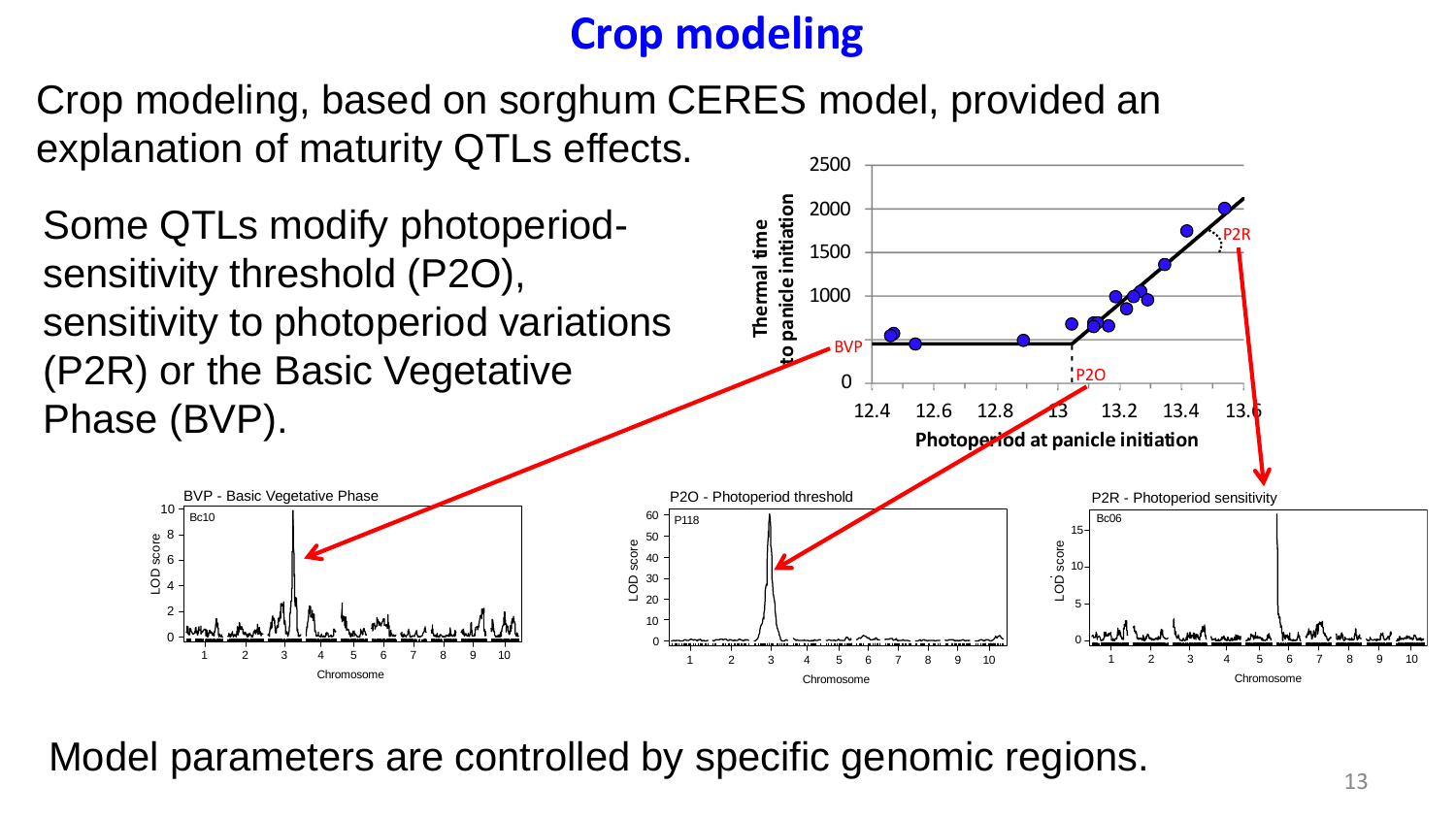#### **Development of photoperiod-sensitive sorghum varieties**

CERES model was used to predict the consequences of particular combinations of flowering time QTL on crop development.



*Optimal adaptation area (variety: Keninkeni)*

Varietal adaptation zone was delineated by identifying areas in which flowering occurs at the correct time regardless of the sowing date.

It is possible to predict the introgression effect of new alleles. Blue area corresponds to expected south shift of varietal adaptation zone by introgression of two maturity QTL. 14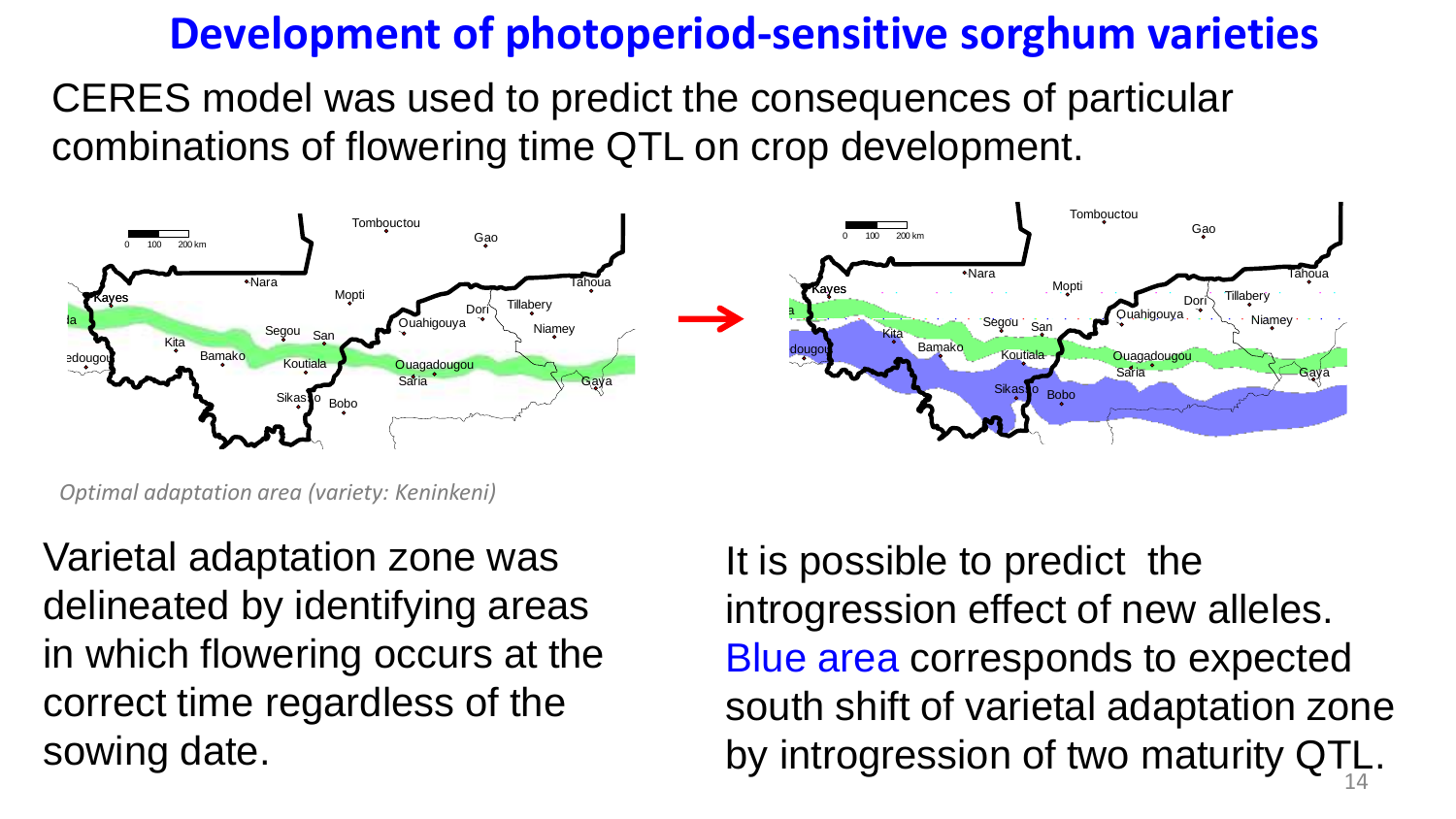Crop model led us to attempt the introgression of maturity genes alleles in MARS / BCNAM families to change varietal adaptation areas.

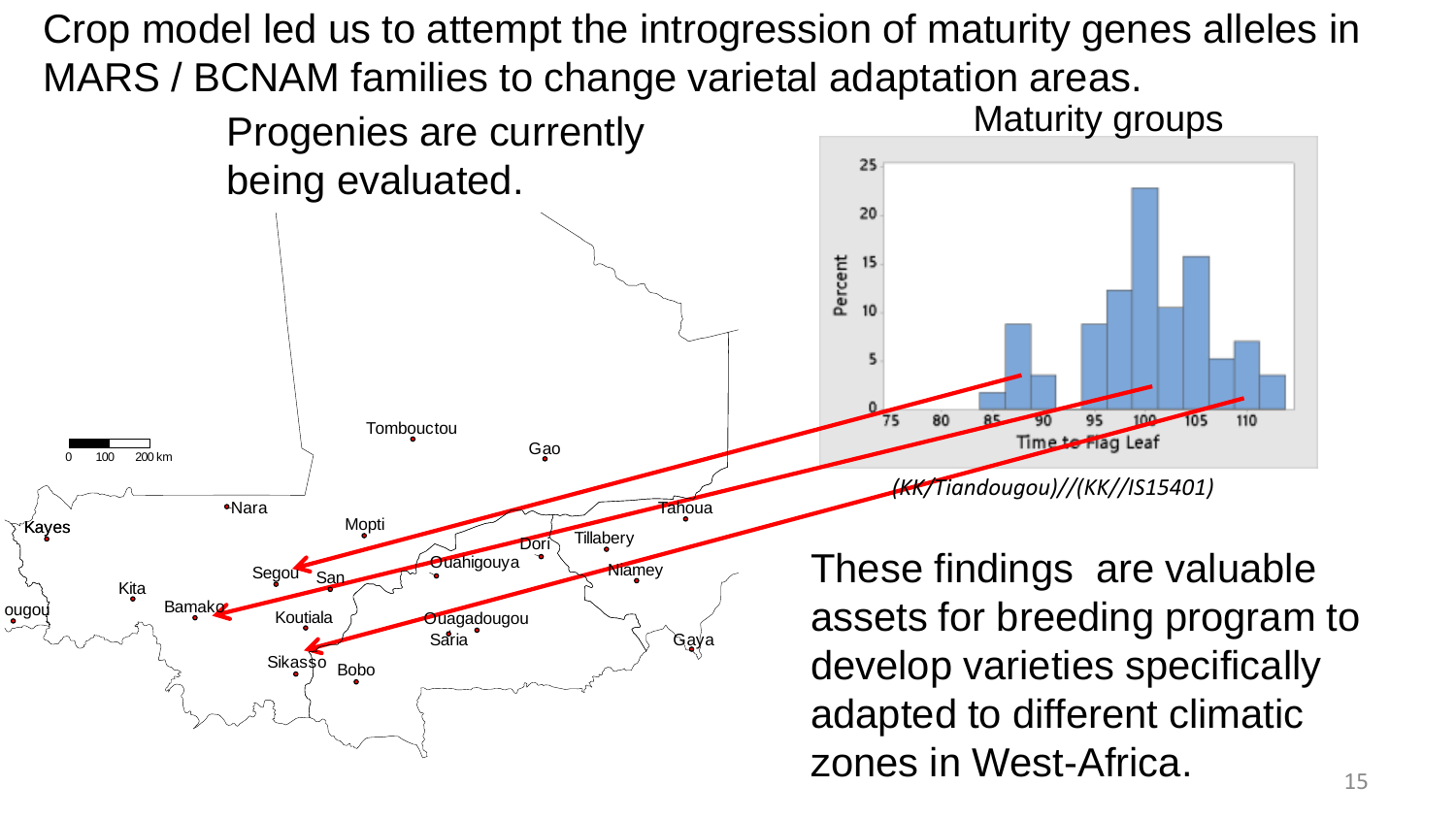#### **Conclusion**

So far, it were thought that photoperiod-sensitive varieties were intended to low-yield environments. Our findings support existence of strong correlation between photoperiod-sensitivity and higher yields of new lines in West-Africa-Mali.

Integrating modeling and molecular genetics backed by intense phenotyping are major keys to conceive breeding ideotypes to mitigate climate change scenarios thus capitalizing on the prediction ability of ecophysiological modeling and on the precision of marker assisted breeding.

Sustainable intensification and Climate Smart Agriculture are closely interlinked concepts as improving climatic risks management provides the foundations for sustainable intensification.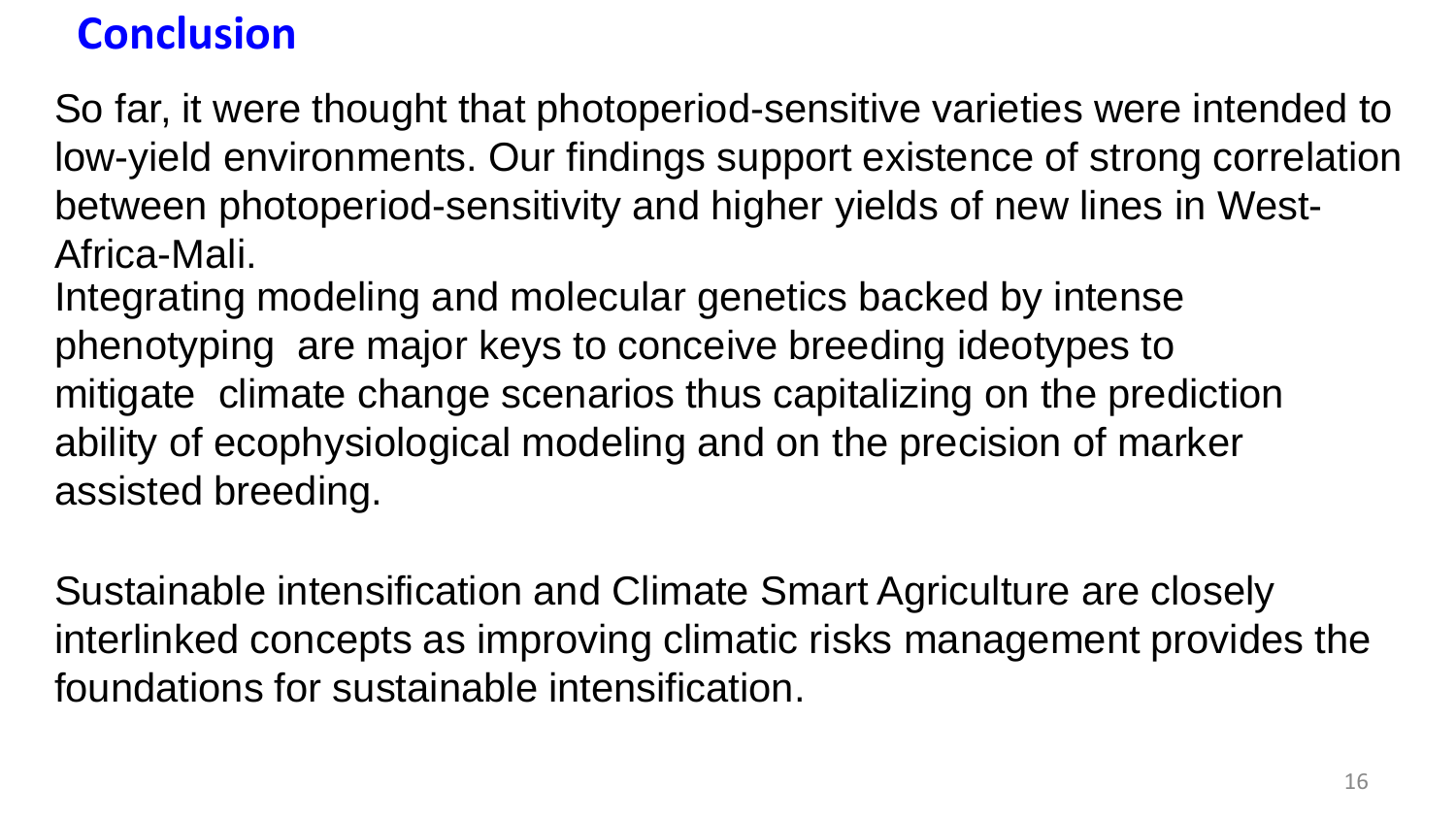#### **Partners for Next steps**

- Large MARS and BCNAM populations are available
- Pyramiding QTL while maintaining sensitivity to photoperiod, grain quality and yield is needed (500 -1200 mm);
- Study for deep understanding of QTL;
- Biomass composition and quality for livestock feeding
- On farm testing with seed companies, farmers' organisations and cooperatives .